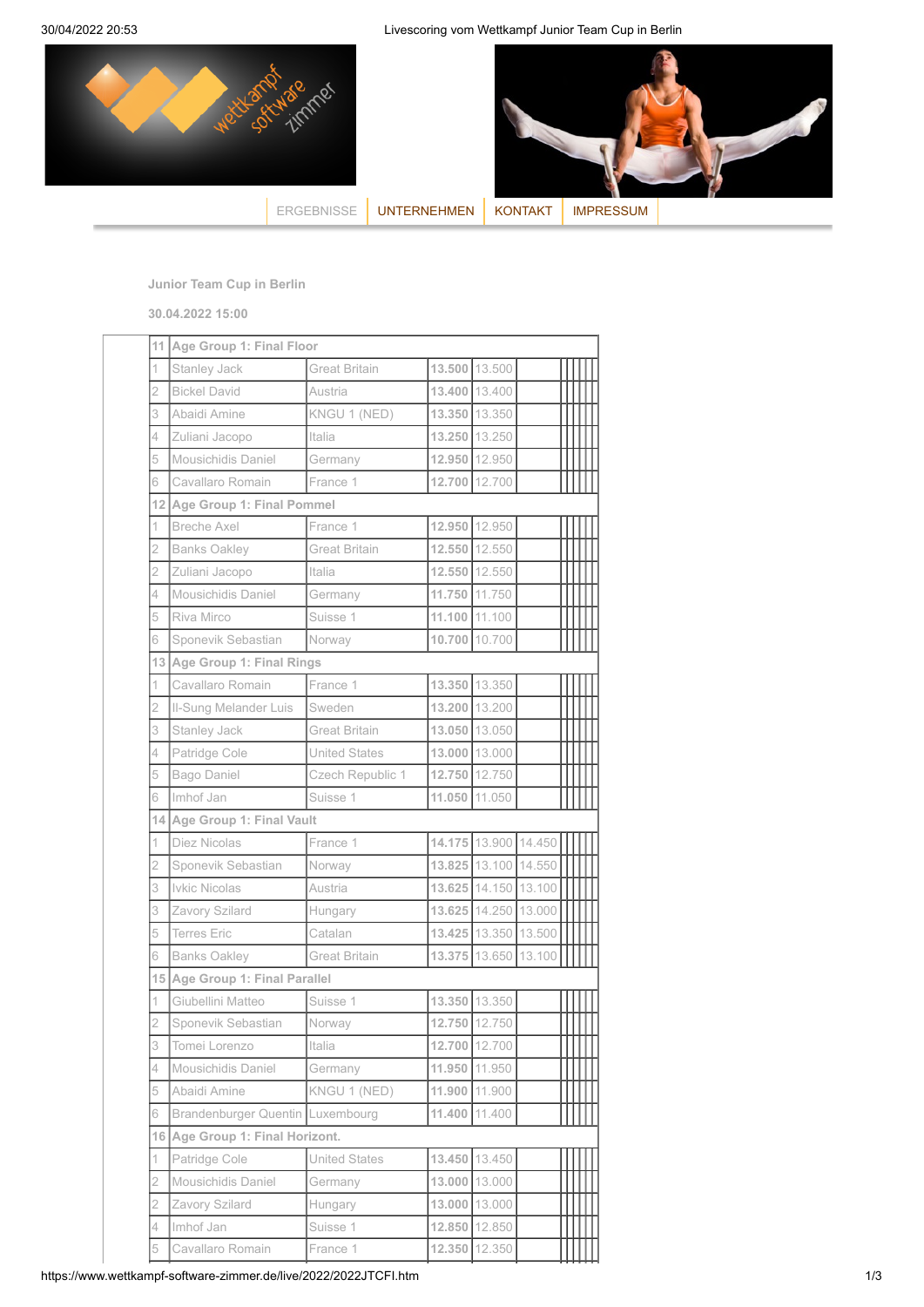## 30/04/2022 20:53 Livescoring vom Wettkampf Junior Team Cup in Berlin

| 6              | Oppizzio Davide              | Italia               | 12.200 12.200 |                      |                      |  |
|----------------|------------------------------|----------------------|---------------|----------------------|----------------------|--|
| 21             | Age Group 2: Final Floor     |                      |               |                      |                      |  |
| 1              | Vetter Gino                  | Austria              |               | 13.200 13.200        |                      |  |
| 2              | Leykin Danila                | <b>United States</b> |               | 13.050 13.050        |                      |  |
| 3              | Faverus Elijah               | KNGU 1 (NED)         |               | 13.000 13.000        |                      |  |
| 4              | Goddard Michael              | <b>Great Britain</b> |               | 12.800 12.800        |                      |  |
| 5              | Daněk Jonáš                  | Czech Republic 2     |               | 12.650 12.650        |                      |  |
| 6              | Delaye Antonin               | Pole France de Lyon  | 11.600        | 11.600               |                      |  |
| 7              | Löwe Luc                     | SC Berlin 1          |               | 10.900 10.900        |                      |  |
| 22             | Age Group 2: Final Pommel    |                      |               |                      |                      |  |
| 1              | Ateyeh Omar                  | Suisse 1             |               | 12.850 12.850        |                      |  |
| 2              | Öztürk Mert                  | SC Berlin 1          | 12.200        | 12.200               |                      |  |
| 3              | Vetter Gino                  | Austria              |               | 12.100 12.100        |                      |  |
| 4              | Eder Jonas                   | Germany              |               | 12.050 12.050        |                      |  |
| 5              | Delaye Antonin               | Pole France de Lyon  |               | 10.450 10.450        |                      |  |
| 6              | Van Kampen Fynn              | Belgium 2            | 9.200         | 9.200                |                      |  |
| 7              | <b>Enser Aaron</b>           |                      | 8.950         | 8.950                |                      |  |
|                |                              | KNGU 1 (NED)         |               |                      |                      |  |
| 23             | Age Group 2: Final Rings     |                      |               |                      |                      |  |
| 1              | Deubler Alex                 | <b>United States</b> |               | 13.050 13.050        |                      |  |
| 2              | Eder Jonas                   | Germany              |               | 12.650 12.650        |                      |  |
| 3              | Vetter Gino                  | Austria              |               | 12.550 12.550        |                      |  |
| 4              | Faverus Elijah               | KNGU 1 (NED)         |               | 12.300 12.300        |                      |  |
| 5              | Zambori Zala Samu            | Hungary              |               | 12.000 12.000        |                      |  |
| 6              | Schepers Kyano               | Belgium 1            | 11.400        | 11.400               |                      |  |
| 7              | Löwe Luc                     | SC Berlin 1          | 10.400        | 10.400               |                      |  |
| 24             | Age Group 2: Final Vault     |                      |               |                      |                      |  |
| 1              | Deubler Alex                 | <b>United States</b> |               | 13.125 12.850 13.400 |                      |  |
| $\overline{2}$ | <b>Tournicourt Victor</b>    | Belgium 1            |               | 12.825 12.850        | 12.800               |  |
| 3              | Mihai Radu Iustin            | Romania              |               | 12.700 13.200 12.200 |                      |  |
| 4              | Koperski Filip               | Poland               |               | 11.925 12.850 11.000 |                      |  |
| 5              | <b>Fraisl Matteo</b>         | Austria              |               |                      | 11.550 12.800 10.300 |  |
| 6              | Ragnarsson Lúkas Ari         | Iceland              | 11.200        | 10.700 11.700        |                      |  |
| 25 I           | Age Group 2: Final Parallel  |                      |               |                      |                      |  |
| 1.             | Leykin Danila                | <b>United States</b> |               | 13.450 13.450        |                      |  |
| $\overline{2}$ | <b>Bottse Reduan</b>         | KNGU 2 (NED)         | 12.750        | 12.750               |                      |  |
| 3              | Goddard Michael              | <b>Great Britain</b> | 12.400        | 12.400               |                      |  |
| 3              | Eder Jonas                   | Germany              |               | 12.400 12.400        |                      |  |
| 5              | Ortal Ron                    | Israel               | 12.250        | 12.250               |                      |  |
| 6              | Schepers Kyano               | Belgium 1            | 11.700        | 11.700               |                      |  |
| 7              | Wagner Mika                  | SC Berlin 1          | 9.450         | 9.450                |                      |  |
| 26             | Age Group 2: Final Horizont. |                      |               |                      |                      |  |
| 1              | Dotsenko Dmytro              | Israel               |               | 13.600 13.600        |                      |  |
| 2              | Deubler Alex                 | <b>United States</b> | 13,000        | 13.000               |                      |  |
| 3              | Vetter Gino                  | Austria              | 11.900        | 11.900               |                      |  |
| 4              | Kalinic Tomás                | Czech Republic       | 11.850        | 11.850               |                      |  |
| 5              | Ateyeh Omar                  | Suisse 1             | 11.650        | 11.650               |                      |  |
| 6              | Öztürk Mert                  | SC Berlin 1          | 11.300        | 11.300               |                      |  |
| 7              | Zambori Zala Samu            | Hungary              | 11.250        | 11.250               |                      |  |
| 31             | Age Group 3: Final Floor     |                      |               |                      |                      |  |
| 1              | Le-Khac Tomasz               | Poland               |               | 12.600 12.600        |                      |  |
| 2              | Porter Benjamin              | <b>Great Britain</b> |               | 12.200 12.200        |                      |  |
| 3              | Berkovich Noam               | Israel               | 12.050        | 12.050               |                      |  |
|                |                              |                      |               |                      |                      |  |
| 3              | Brown Hayden                 | <b>United States</b> | 12.050        | 12.050               |                      |  |
| 5              | Laschewski Steijn            | KNGU 2 (NED)         | 11.900        | 11.900               |                      |  |